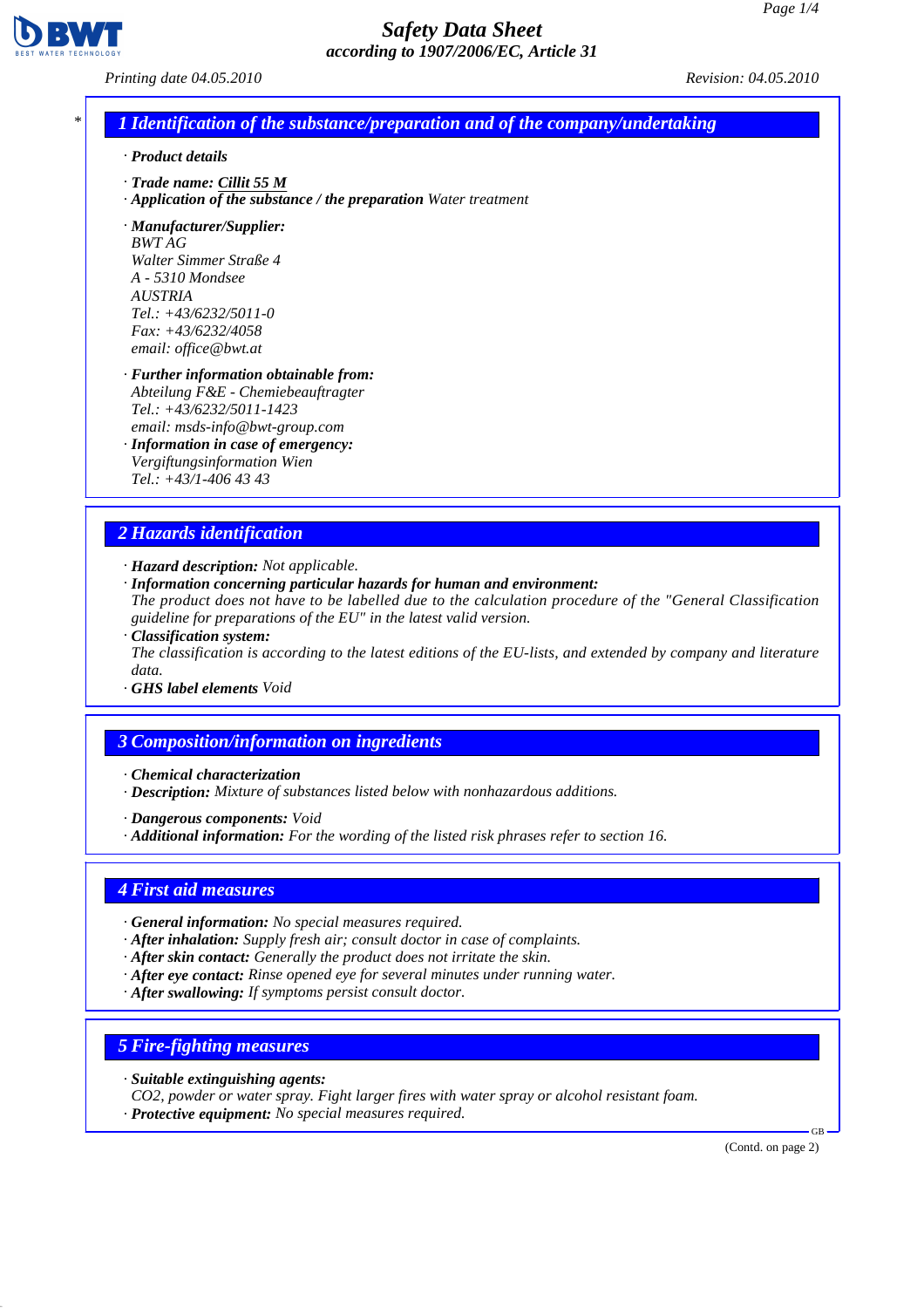

*Printing date 04.05.2010 Revision: 04.05.2010*

(Contd. of page 1)

*Trade name: Cillit 55 M*

### *6 Accidental release measures*

- *· Person-related safety precautions: Not required.*
- *· Measures for environmental protection: No special measures required.*
- *· Measures for cleaning/collecting: Pick up mechanically.*
- *· Additional information: No dangerous substances are released.*

### *7 Handling and storage*

- *· Handling:*
- *· Information for safe handling: No special measures required.*
- *· Information about fire and explosion protection: No special measures required.*

*· Storage:*

- *· Requirements to be met by storerooms and receptacles: No special requirements.*
- *· Information about storage in one common storage facility: Not required.*
- *· Further information about storage conditions: None.*
- *· Storage class: 13*

#### *8 Exposure controls/personal protection*

- *· Additional information about design of technical facilities: No further data; see item 7.*
- *· Ingredients with limit values that require monitoring at the workplace: The product does not contain any relevant quantities of materials with critical values that have to be monitored at the workplace.*
- *· Additional information: The lists valid during the making were used as basis.*
- *· Personal protective equipment:*
- *· General protective and hygienic measures:*

*The usual precautionary measures are to be adhered to when handling chemicals.*

- *· Respiratory protection: Not required.*
- *· Protection of hands: Not required.*

*· Material of gloves*

*The selection of the suitable gloves does not only depend on the material, but also on further marks of quality and varies from manufacturer to manufacturer.*

*· Penetration time of glove material The exact break through time has to be found out by the manufacturer of the protective gloves and has to be observed.*

*· Eye protection: Not required.*

| · General Information                             |                                               |  |
|---------------------------------------------------|-----------------------------------------------|--|
| Form:                                             | Powder                                        |  |
| Colour:                                           | White                                         |  |
| Odour:                                            | <i><b>Odourless</b></i>                       |  |
| $\cdot$ Change in condition                       |                                               |  |
| Melting point/Melting range: Undetermined.        |                                               |  |
| <b>Boiling point/Boiling range:</b> Undetermined. |                                               |  |
| $\cdot$ Flash point:                              | Not applicable.                               |  |
| $·$ <i>Self-igniting:</i>                         | Product is not selfigniting.                  |  |
| $\cdot$ Danger of explosion:                      | Product does not present an explosion hazard. |  |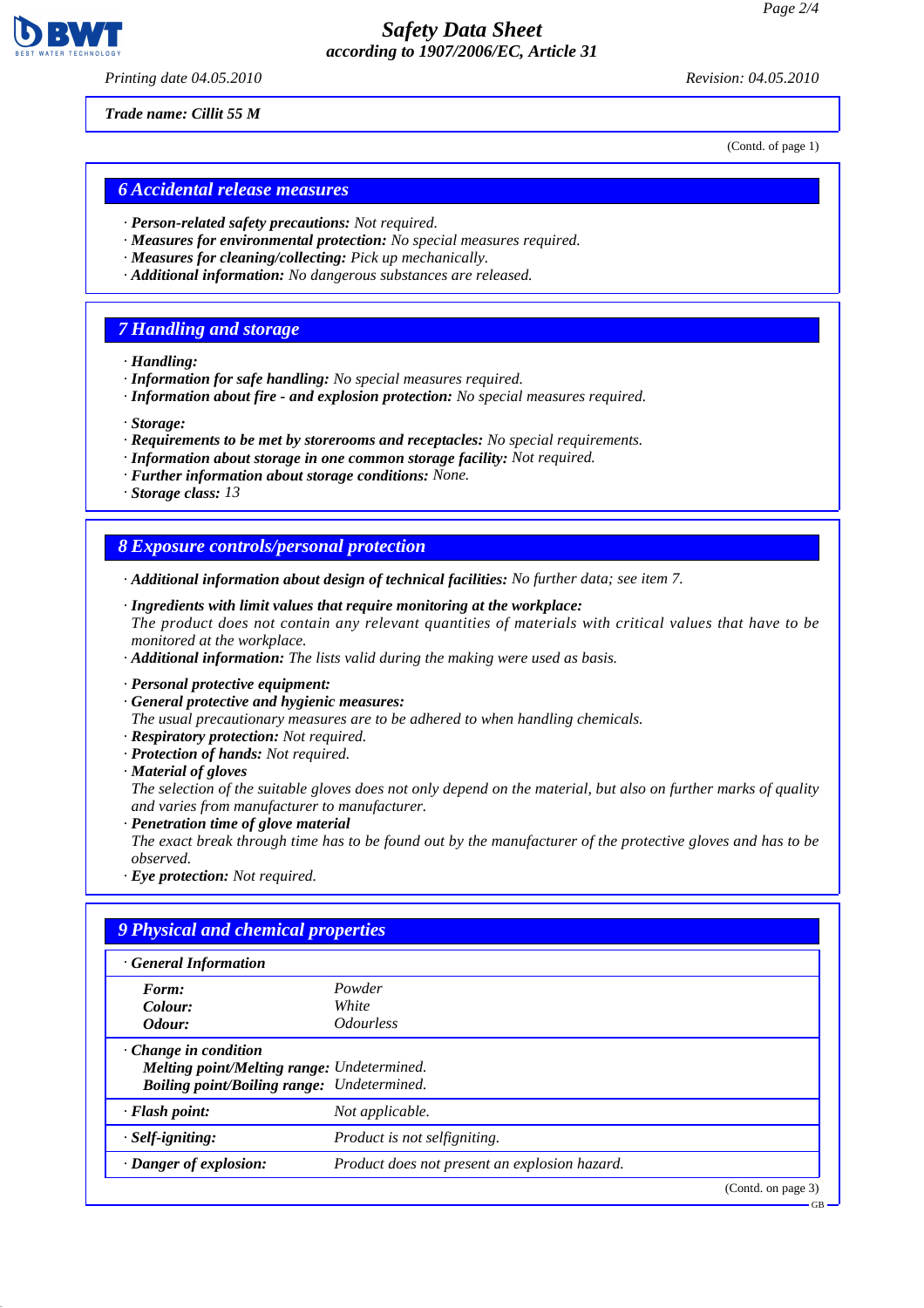*Printing date 04.05.2010 Revision: 04.05.2010*

#### *Trade name: Cillit 55 M*

|                                                    | (Contd. of page 2) |
|----------------------------------------------------|--------------------|
| $\cdot$ Density:                                   | Not determined.    |
| $\cdot$ Solubility in / Miscibility with<br>water: | Soluble.           |
| $\cdot$ pH-value (10 g/l) at 20°C:                 | $6.8 - 7.8$        |
| · Solvent content:<br>Organic solvents:            | $0.0\%$            |
| Solids content:                                    | $100.0\%$          |

### *10 Stability and reactivity*

*· Thermal decomposition / conditions to be avoided: No decomposition if used according to specifications. · Materials to be avoided:*

*· Dangerous reactions No dangerous reactions known.*

*· Dangerous decomposition products: No dangerous decomposition products known.*

## *11 Toxicological information*

- *· Acute toxicity:*
- *· Primary irritant effect:*
- *· on the skin: No irritant effect.*
- *· on the eye: No irritating effect.*
- *· Sensitization: No sensitizing effects known.*
- *· Additional toxicological information:*

*The product is not subject to classification according to the calculation method of the General EU Classification Guidelines for Preparations as issued in the latest version.*

## *12 Ecological information*

*· Additional ecological information:*

*· General notes: Generally not hazardous for water*

## *\* 13 Disposal considerations*

*· Product:*

*· Recommendation Smaller quantities can be disposed of with household waste.*

*· European waste catalogue*

*06 03 14 solid salts and solutions other than those mentioned in 06 03 11 and 06 03 13*

- *· Uncleaned packaging:*
- *· Recommendation: Disposal must be made according to official regulations.*
- *· Recommended cleansing agents: Water, if necessary together with cleansing agents.*

*14 Transport information*

*· Land transport ADR/RID (cross-border)*

*· ADR/RID class: -* 

*· Maritime transport IMDG:*

*· IMDG Class: -* 

(Contd. on page 4)

GB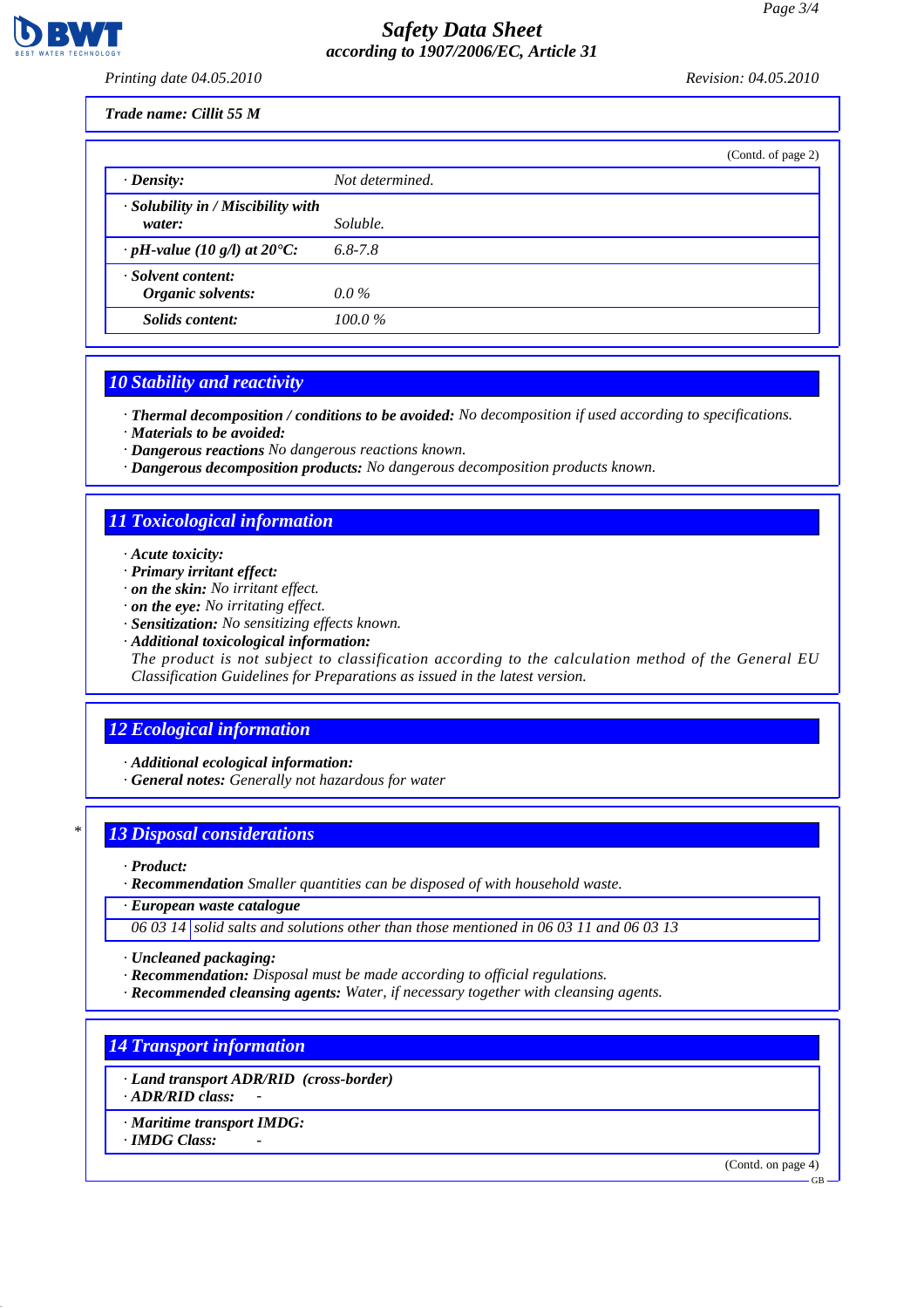*Printing date 04.05.2010 Revision: 04.05.2010*

(Contd. of page 3)

GB

*Trade name: Cillit 55 M*

*· Marine pollutant: No*

*· Air transport ICAO-TI and IATA-DGR:*

*· ICAO/IATA Class: -* 

*· UN "Model Regulation": -* 

### *15 Regulatory information*

*· Labelling according to EU guidelines:*

*Observe the general safety regulations when handling chemicals.*

*The product is not subject to identification regulations under EU Directives and the Ordinance on Hazardous Materials (German GefStoffV).*

### *16 Other information*

*This information is based on our present knowledge. However, this shall not constitute a guarantee for any specific product features and shall not establish a legally valid contractual relationship.*

#### *· Abbreviations and acronyms:*

*ADR: Accord européen sur le transport des marchandises dangereuses par Route (European Agreement concerning the International Carriage of Dangerous Goods by Road) RID: Règlement international concernant le transport des marchandises dangereuses par chemin de fer (Regulations Concerning the International Transport of Dangerous Goods by Rail) IMDG: International Maritime Code for Dangerous Goods IATA: International Air Transport Association IATA-DGR: Dangerous Goods Regulations by the "International Air Transport Association" (IATA) ICAO: International Civil Aviation Organization ICAO-TI: Technical Instructions by the "International Civil Aviation Organization" (ICAO) GHS: Globally Harmonized System of Classification and Labelling of Chemicals · \* Data compared to the previous version altered.*